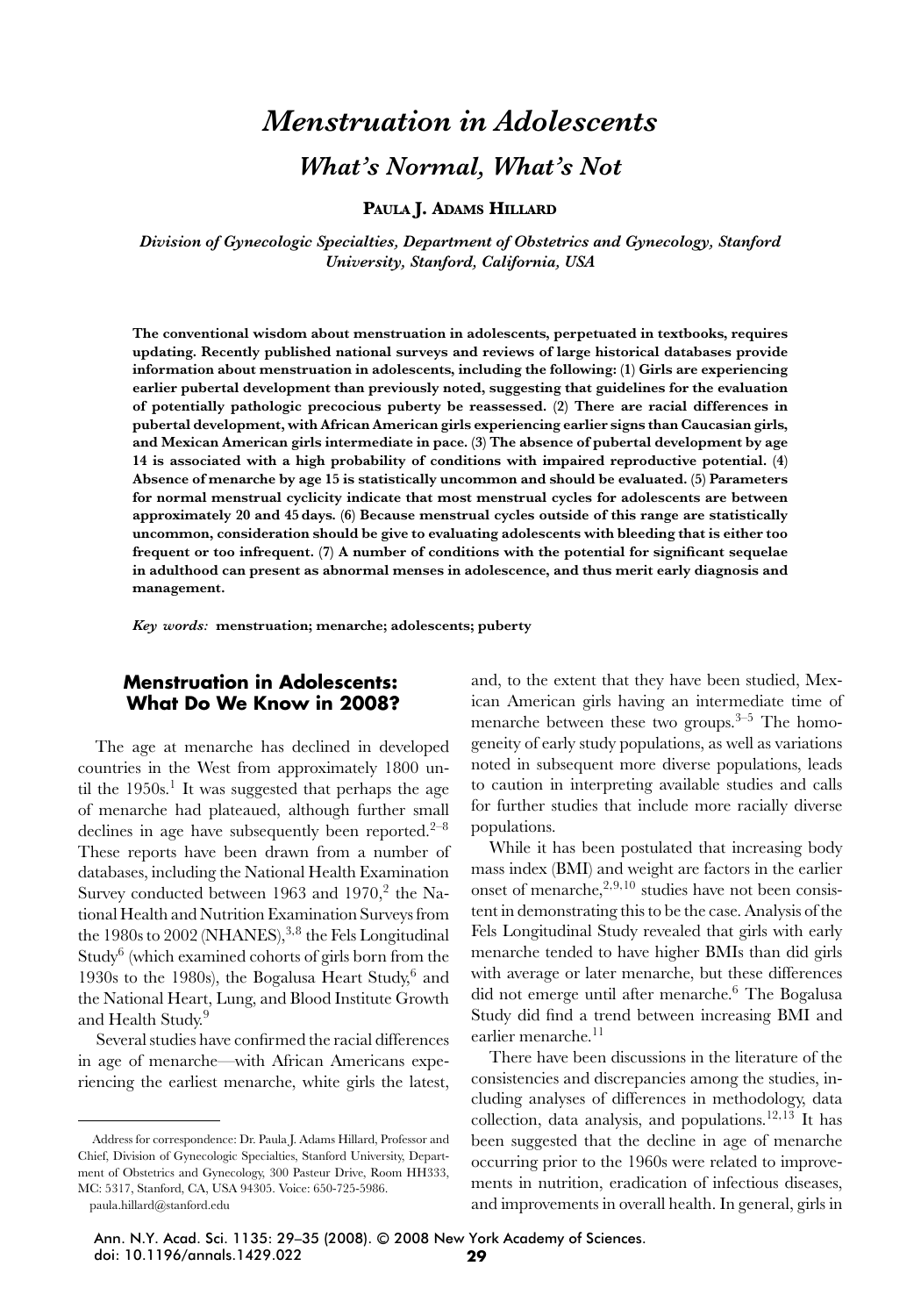developed countries experience earlier menarche than do those in developing countries. In contrast to the suggested reasons for this earlier decline, the more recent declines have been characterized as "not healthful" and potentially related to "overnutrition," declines in physical activity, and chemical pollution.<sup>14</sup> The psychological impact of earlier development in which the disparity between physical and social/emotional maturity has grown, as well as the potential adverse health impact on conditions such as breast cancer, has been noted.14

#### **Puberty and Menarche**

Traditionally precocious puberty has been defined as existing in girls showing any signs of pubertal development prior to age 8, the implication being that the likelihood of a significant pathologic finding merited aggressive evaluation. The classic article describing pubertal changes in girls from Marshall and Tanner was based on a longitudinal growth study evaluating pubertal growth in 192 white British girls in an orphanage.<sup>15</sup> The publication in 1997 of an office-based assessment of pubertal development in a more diverse population of more than 17,000 girls found that 27% of African American girls had signs of pubertal development by age 7, with 48% showing signs of puberty by age 8.16 The corresponding findings for white girls were approximately 7%, with pubertal development by age 7, and nearly 15% by age 8. The conclusions from this study were that a reassessment of the definition of precocious puberty was warranted, and that a more appropriate guideline for U.S. girls would be signs of puberty before age 6 in African American girls and before age 7 in white girls, in the absence of other findings that would suggest significant pathology.<sup>17</sup> While some have questioned the findings of this study, subsequent data from other studies seem to confirm this trend.

While there has been a focus on early pubertal development and menarche, somewhat less attention has been paid to the opposite end of the spectrum—girls who experience delayed pubertal development. In a classic study from 1981 reporting conditions associated with delayed puberty, only 14% of the girls evaluated in a tertiary care center were felt to have the potential for subsequent normal reproduction.<sup>18</sup> Current assisted reproductive technologies provide options for some of these girls.<sup>19</sup> The absence of pubertal development by age 14 merits investigation for conditions such as vaginal agenesis and ovarian insufficiency, although it has been suggested that an evaluation be initiated at the point when the girl's pubertal development begins to deviate from that of her peers. $19-21$ 

With regard to menarche, considerable data now exist to challenge the conventional wisdom and classic definition of primary amenorrhea as the absence of menarche by age 16. The age of 15 appears to be a more valid and data-based benchmark, representing the 95–98th + percentile for menarche.<sup>3–5</sup>

## **Characteristics of Menstrual Flow**

Menstrual bleeding typically lasts 2–7 days in 80– 90% of adolescents.24*,*<sup>25</sup> In adults, mean measured blood loss/cycle is 30 mL, and chronic blood loss of *>*80 mL is associated with anemia.26 This information provides little clinical guidance. Women often have difficulty quantifying the amount of blood loss, and descriptions of menstrual bleeding (light, medium, or heavy) are based on experience—of which adolescents have little. Even adult women's descriptors for bleeding do not necessarily correlate with measured blood loss. In one study, almost half of women who described their periods as heavy had measured blood loss of *<*80 mL, and slightly more than half of those who described their periods as medium had measured losses of  $>80$  mL.<sup>26,27</sup> The terminology describing excessive menstrual bleeding has been confusing, with the term *menorrhagia* being particularly problematic. Menorrhagia has been variably described as either excessively heavy bleeding at regular intervals, or prolonged bleeding *>*7 days. Recent efforts have been made to abandon the term menorrhagia, replacing the terminology instead with more specific, simple, and clearly defined descriptors of menstrual frequency, regularity, duration, and volume.<sup>28</sup>

Among adolescents, very heavy menstrual bleeding/hemorrhage is associated with the diagnosis of bleeding disorders. In one study, nearly 50% of adolescents presenting with "acute menorrhagia" at the time of menarche were found to have a bleeding disorder, including disorders of platelet number and function (e.g., idiopathic thrombocytopenic purpura), hematologic malignancies, and von Willebrand disease.<sup>29</sup> Other studies have corroborated these findings, suggesting that adolescents who present at menarche with "acute menorrhagia" or with severe anemia should be screened for bleeding disorders.<sup>30–35</sup> The prevalence of von Willebrand disease in the general population is approximately 1–2%, and has been shown to be considerably higher among adult women with heavy bleeding.<sup>36</sup>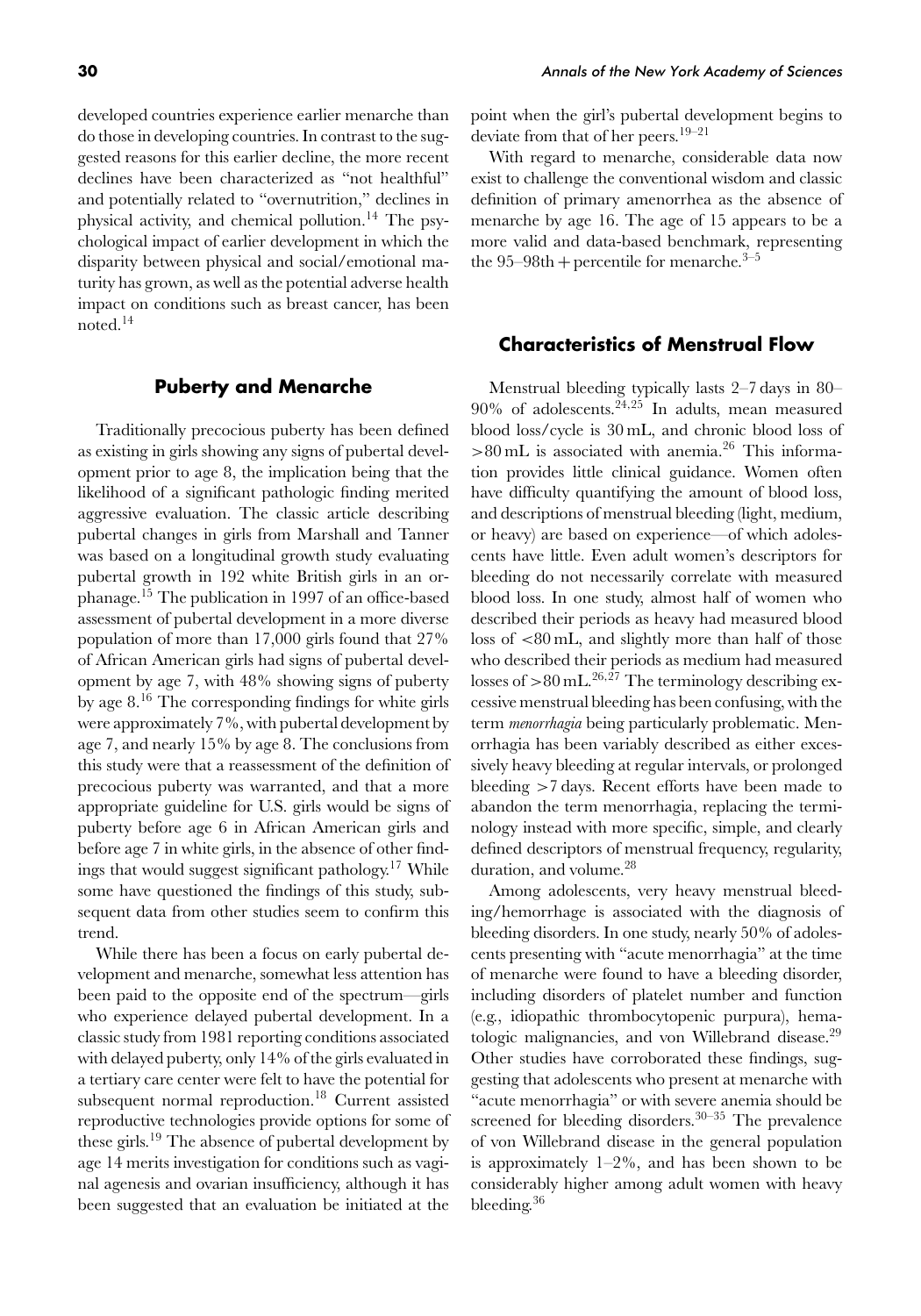## **Cycle Length**

Adolescent menstrual cycles are often variable in length, but typically become more regular with increasing gynecologic age.24*,*25*,*37–39 The fact that cycles are commonly irregular does not imply that there are no parameters by which to gauge normalcy. Several very large studies provide a great deal of information based on many years of prospectively recorded data. One dataset, studied and reported by Treloar and currently described as the Tremin Trust, includes prospectively charted data from approximately 2,700 women reporting over 275,000 cycles.<sup>38</sup> Reports from Vollman analyzed more than 650 women reporting over 31,000 cycles.40 Data from these reports and others indicate that during adolescence, most cycles range from approximately 20 to 45 days, even in the first gynecologic year.<sup>24</sup>*,*25*,*38–40 These studies are fairly consistent in noting approximately 20 days as the lower limit of normal; the upper limit of normal (as defined by two standard deviations) is somewhat more variable at 40–45 days. This range is wider than the normal range in adults (24–38 days).<sup>26</sup>*,*28*,*<sup>38</sup> Cycles outside of the range of 20– 45 days are statistically uncommon, even in young girls, and deserve evaluation.

The pathologic conditions that may be associated with such deviations are listed in Table 1 and are discussed subsequently. What has not been adequately addressed through prospective study is the incidence of pathology among the 2–5% of teens whose cycles fall outside of the statistical norms. The overall trend is for cycles to become more regular with increasing age and gynecologic age. By the third gynecologic year, 60–  $80\%$  of cycles are  $21-34$  days long,  $24.25$  close to what is characteristic for adults. The individual's normative cycle length is established by approximately the 5th or 6th gynecologic year or by age 19–20.

Although amenorrhea has been defined as having no menses for an interval of 6 months, the basis for selecting this duration is unclear.<sup>20</sup> Sixty-five days is greater than the 95th percentile, even in the first gynecologic year, and thus appropriately merits evaluation.<sup>20</sup>*,*<sup>38</sup> Some authors have suggested an interval of 90 days as warranting investigation in women of all ages. $^{41}$  This suggestion merits consideration during middle adolescence and beyond. Others have suggested that in adults during the middle reproductive years, a change in an established regular menstrual pattern warrants an evaluation; an assessment is appropriate whenever the patient expresses concern, using these parameters as guidelines for what is statistically common.<sup>20</sup> In an effort to simplify the terminology, it is strongly suggested that the terms amenorrhea and

#### **TABLE 1. Conditions associated with cycles outside the range of 20–45 days (not including causes of delayed puberty or primary amenorrhea)**

| Chronic anovulation                    |
|----------------------------------------|
| With inappropriate steroid feedback    |
| Hyperandrogenism (PCOS)                |
| CNS-hypothalamic-pituitary dysfunction |
| Eating disorders                       |
| Anorexia nervosa                       |
| Bulimia                                |
| Exercise-induced                       |
| Chronic disease                        |
| Hyperprolactinemia                     |
| Thyroid dysfunction                    |
| Ovarian insufficiency                  |

oligomenorrhea be replaced by the more specific description of infrequent menses.<sup>40</sup>

Anovulation is cited as the primary reason for longer cycles in adolescents; however, some cycles are ovulatory, with a long follicular phase. Some shorterthan-average cycles are ovulatory, whereas many cycles within the "normal" range of 20–45 days are anovulatory.<sup>42</sup>*,*<sup>43</sup> Menstrual molimina have been considered to be indicators of ovulatory cycles.<sup>44</sup> Because dysmenorrhea occurs in up to 90% of adolescents, its absence is notable.

Some causes of anovulation in adolescents are similar to those seen in adults and include, most commonly, disorders of androgen excess, (e.g., polycystic ovary syndrome), which typically begins during adolescence.45 Some causes of anovulation occur more commonly among adolescents than adults, such as eating disorders.46 Exercise-induced amenorrhea, including the female athlete triad (anovulation, disordered eating, and osteopenia or osteoporosis), is more common among adolescents and young adults than in older women.<sup>47</sup> Both eating disorders and exerciseinduced amenorrhea are associated with adverse impacts on bone health, with the potential for life-long consequences.48*,*<sup>49</sup>

# **Clinical Assessment of Menstrual History**

In taking a menstrual history from an adolescent, the mother's perspective is often valuable. The author's practice is to structure the office visit with an initial interview in which both mother and daughter are seen together, followed by time with the mother alone, confidential time with the adolescent alone, followed by a summary of findings and recommendations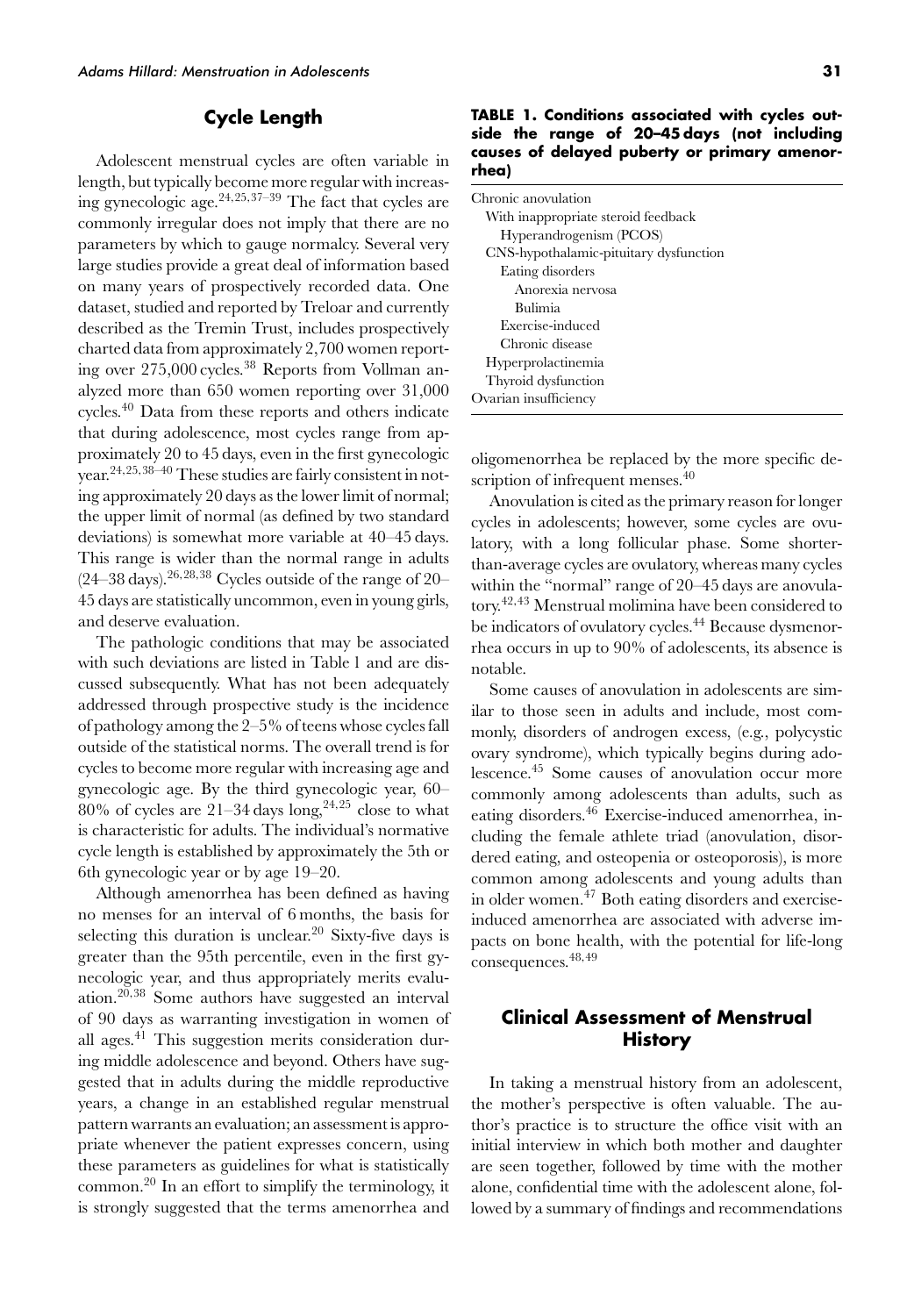to both mother and daughter.<sup>50</sup> This allows the mother (or significant adult) to prompt or corroborate the clinical responses from the teen, as well as to provide additional information—for example, "She doesn't want to tell you how heavy her periods are because she's afraid you'll make her have an exam", or "I have to change the sheets for 2 days every month" or "she regularly soils her panties."

The date of menarche should be established as accurately as possible; the closer the evaluation is to the actual date of menarche, the more accurate this history. An accurate assessment of the date of menarche allows a calculation of gynecologic age, not just in years, but in months. The gynecologic age is the difference between the chronologic age (e.g., 14 years 3 months) and the age of menarche (e.g., 13 years 5 months, for a gynecologic age of 10 months).

Adolescents frequently do not keep accurate records of menstrual periods. An astute primary clinician could encourage girls to do so, and the resulting data could then be used to assess whether or not the cycles were within normal parameters. Such prospective recordkeeping is always more accurate than a retrospective history of menstrual irregularity. Adolescents sometimes keep track of their menstrual periods on their cell phones.

It is also pertinent to clarify what an adolescent means when she states that her periods are "irregular," as this term has been used to describe any of the following: cycles "every 3 weeks"—counting from the end of one cycle to the beginning of the next; cycles that are not perfect 28-day cycles every month; cycles that don't always occur on the same day of the week, or that don't always occur on the same date of the month; periods that occur "twice a month, " for example, every 25 days; "skipped months" with bleeding occurring at the end of one month, no bleeding during the subsequent month, followed by bleeding at the beginning of the following month; bleeding that lasts a variable number of days; as well as flow that is variable in quantity. It may be helpful to simply ask if the periods are "about once a month", and if not, to ask for a description of a range. It can also be helpful to ask if they have written down the dates on a calendar, or recorded them somewhere (for example, on their cell phone calendar); if not, a cautiously skeptical assessment of cycle length is warranted, and prospective charting is recommended. Asking "What's the longest you've gone without a period?" can be helpful. Additional aspects of a menstrual history in adolescents are listed in Table 2.

Mothers may shape their daughters' perspectives of blood loss, and their perspective may in turn have been

shaped not only by their own menstrual histories, but also those of *their* mothers. Sometimes a clinical history of "all the women in my family have had hysterectomies for bleeding" will suggest this possible diagnosis.

The common clinical practice of asking patients to describe the amount of bleeding per day as number of pads or tampons used during a typical day may provide some guidance, although these assessments are subject to variables such as the individual's fastidiousness, a young girl's familiarity or comfort with menstrual hygiene products, and even variation among and between the capacity of types and brands of pads and tampons.51 Adolescents may experience more external constraints to pad changes than do adults, as it is not uncommon for school rules and limited time between classes to make menstrual hygiene problematic. Typical flow requires 3–5 pad/tampon changes/day. Another commonly assessed clinical parameter which appears to be based on anecdotal clinical observations is to conclude that flow requiring the change of a soaked tampon or pad as frequently as hourly over 2 or more hours is cause for clinical concern.<sup>35</sup> With a clinical history that is of concern, an objective assessment with Hgb/Hct and RBC indices—possibly with serum iron, ferritin, or TIBC, if anemic—will supplement the clinical history. A urine or serum pregnancy test is mandatory in any adolescent who presents with menstrual abnormalities. While a confidential sexual history should be obtained, an adolescent may be unwilling or unable to acknowledge voluntary or even nonconsensual intercourse. The consequences of missing a pregnancyrelated cause of abnormal bleeding warrant screening for pregnancy with laboratory testing in addition to the confidential history<sup>52</sup> (Table 3).

## **Physical Examination**

A general physical examination is appropriate in evaluating an adolescent for disorders of menstrual function; the extent of the gynecologic examination depends on the clinical presentation, the menstrual history, the girl's age, and whether or not coitarche has occurred. For every examination, even those not including a gynecologic examination, every effort should be made to help the adolescent feel in control. She should be asked if she would like to have her mother or other individual with her; she should be given an explanation of the extent of the examination; and she should be informed of what aspects of the exam are essential as well as which aspects can be deferred or for which an imaging examination can be substituted. Measurements of height and weight, with a calculation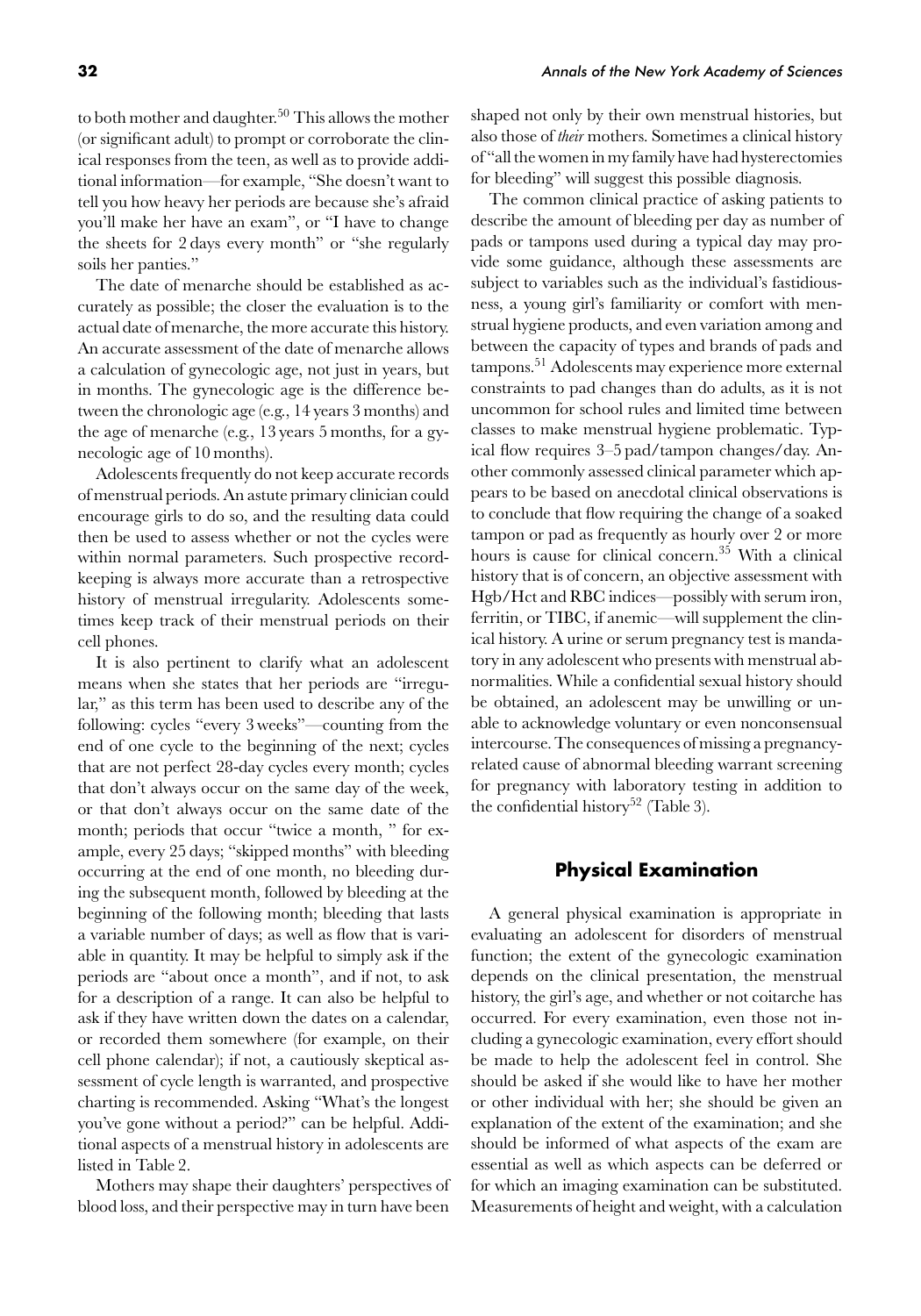#### **TABLE 2. Questions to elicit menstrual history of an adolescent**

How old were you when you had your first period? Do you remember more specifically?—[*prompting*] Was it winter or summer? Were you closer to 12 or 13 or somewhere in between? Do you write down the dates of your periods? Do your periods come about once a month? Have you ever skipped a month? What's the longest you've gone without a period? How many days do your periods typically last? Would you describe your periods as light, medium, or heavy? Do you typically use tampons or pads? Have you ever used tampons? Do you regularly use tampons? Any difficulty in using tampons? On a typical day, how many times a day do you have to change a tampon or a pad? Think about from the time you get up in the morning, the number of times you change at school, and then the number of times you change after you get home from school. If bleeding described as heavy: Do you ever have accidents? Messing up panties or clothes or sheets? Can you go all night without getting up to change? Do you ever have to wear a tampon and a pad together? Do you have cramps or pain with your periods? Primary dysmenorrhea is suggested by: onset cramps with the onset of bleeding or slightly before; worst pain day 1 or 2, pain that typically isn't severe throughout the bleeding Do you have any other symptoms with your periods? Headaches? Bloating? Breast tenderness? Anything else? Do you miss school or have to change your plans because of your periods? Is it because of how heavy they are? Is it because of pain? Is it because of other symptoms?

#### **TABLE 3. Laboratory tests as indicated by menstrual dysfunction**

Urine or serum pregnancy test is mandatory for **any menstrual dysfunction**

**Heavy bleeding:** CBC and platelets (review Hgb/Hct, red cell indices, possible serum iron or TIBC or serum ferritin), coagulation studies (PT, aPTT), von Willebrand screening—ristocetin co-factor or vW antigen, PFA-100

**Irregular bleeding:**TSH, androgens (if signs of androgen excess–hirsutism, moderate–severe acne) to confirm the clinical diagnosis of PCOS by excluding other causes of androgen excess

**Amenorrhea:** Estradiol (to confirm a clinical suspicion of hypoestrogenism and to provide documentation to skeptical adolescents and/or parents), androgens (if signs of androgen excess–hirsutism, moderate–severe acne), prolactin, TSH, FSH to diagnosis ovarian insufficiency

of BMI and BMI percentile for age, will assist in the diagnosis of PCOS or eating disorders. A careful examination should reveal signs of hirsutism and acne, but since facial hirsutism usually prompts bleaching, waxing, use of depilatories, shaving, plucking, electrolysis, or laser hair removal, the adolescent should be asked in a sensitive manner about these practices.<sup>52</sup> A visual inspection of the external genitalia may reveal signs of clitoromegaly, a hypoestrogenic vaginal introitus, or any signs suggesting vaginal or uterine anomalies. In a young adolescent who is anxious or shy, transabdominal pelvic ultrasound can provide sufficient evidence of the normalcy of the internal genitalia if the adolescent is unable or unwilling to undergo a bimanual or speculum examination. The examination is supplemented by the history and laboratory evaluation to arrive at a diagnosis.

#### **Summary**

In contrast to the general impression that "anything goes" for adolescent menstrual cyclicity, menstrual flow, and duration of menses, there are evidencebased parameters that provide guidelines for assessing normalcy. The following guidelines should be disseminated to adolescents, their parents/guardians, coaches, primary clinicians, and general gynecologists: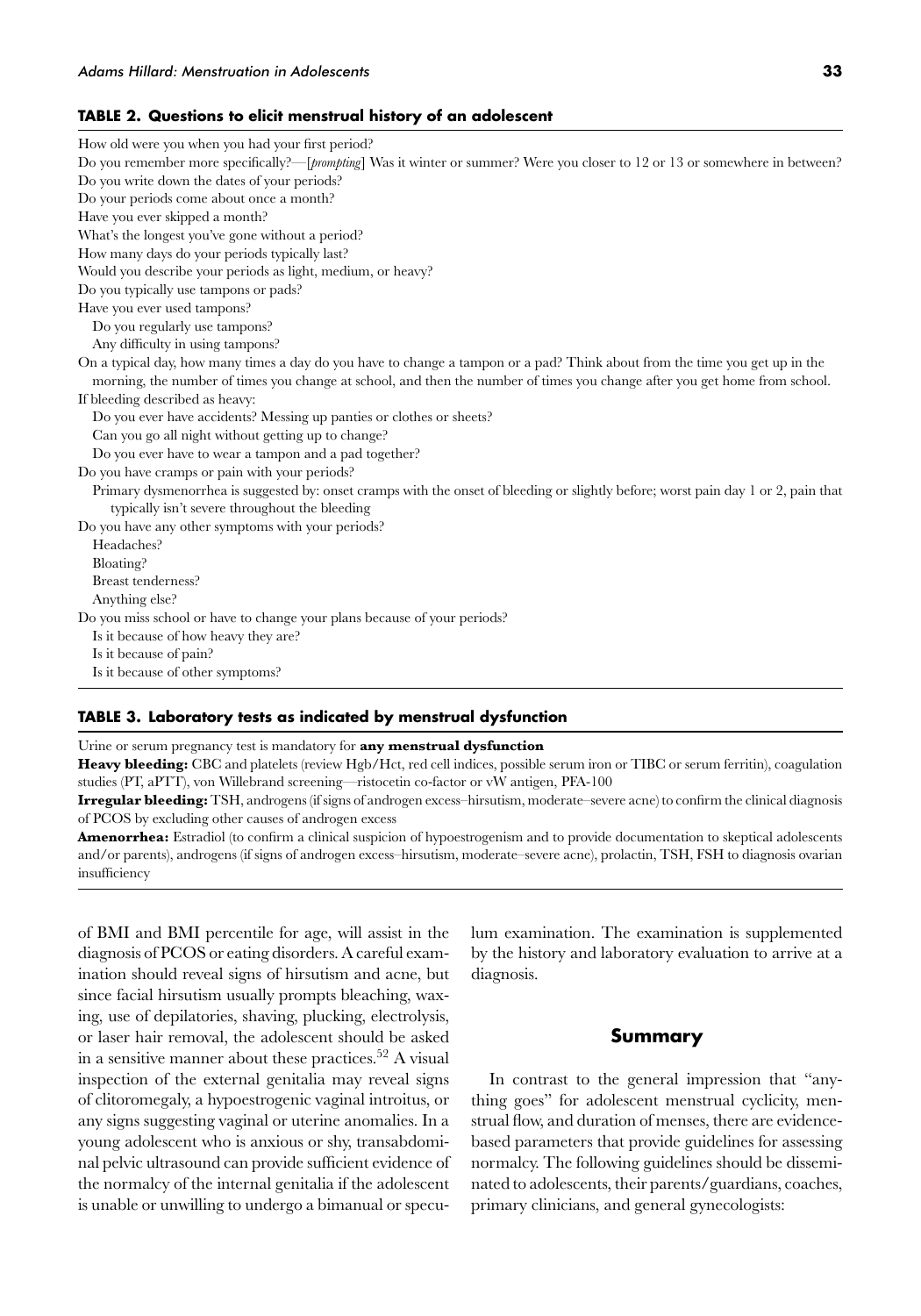- (1) Pubertal development should begin between the ages of 6 and 13 years (for African Americans) or 7 and 13 years (for Caucasians).
- (2) Menarche should occur by the age of 15 years.
- (3) Menstrual cycles in adolescents are typically between 20 and 45 days, and the occurrence of cycles that are outside of this range is statistically uncommon and thus should prompt evaluation.

Because abnormal menses can result from a number of conditions with the potential for significant sequelae and future reproductive and other health consequence, the menstrual cycle can be considered a "vital sign." Abnormalities of this vital sign should prompt evaluation and assessment, as would abnormalities of blood pressure, pulse, and respiration.

#### **Conflicts of Interest**

The author states that she has received past research grant support from Berlex, Wyeth-Ayerst, and Duramed pharmaceuticals; has been a member of the speakers bureaus for Wyeth-Ayerst, Berlex, Pharmacia-Upjohn, 3-M, Merck, GlaxoSmithKline, ARHP, Bayer-Schering Pharma, Organon; and has been a consultant and member of scientific advisory boards of Procter & Gamble, Wyeth-Ayerst, Organon, Glaxo, and Bayer-Schering Pharma.

## **References**

- 1. WYSHAK, G. & R.E. FRISCH. 1982. Evidence for a secular trend in age of menarche. N. Engl. J. Med. **306:** 1033– 1035.
- 2. ANDERSON, S.E., G.E. DALLAL & A. MUST. 2003. Relative weight and race influence average age at menarche: results from two nationally representative surveys of US girls studied 25 years apart. Pediatrics **111:** 844–850.
- 3. ANDERSON, S.E. & A. MUST. 2005. Interpreting the continued decline in the average age at menarche: results from two nationally representative surveys of U.S. girls studied 10 years apart. J. Pediatr. **147:** 753–760.
- 4. CHUMLEA, W.C. *et al*. 2003. Age at menarche and racial comparisons in US girls. Pediatrics **111:** 110–113.
- 5. FREEDMAN, D.S. *et al*. 2002. Relation of age at menarche to race, time period, and anthropometric dimensions: the Bogalusa Heart Study. Pediatrics **110:** e43.
- 6. DEMERATH, E.W. *et al*. 2004. Recent decline in age at menarche: the Fels Longitudinal Study. Am. J. Hum. Biol. **16:** 453–457.
- 7. FREDRIKS, A.M. *et al*. 2000. Continuing positive secular growth change in The Netherlands 1955–1997. Pediatr. Res. **47:** 316–323.
- 8. MCDOWELL, M.A., D.J. BRODY & J.P. HUGHES. 2007. Has age at menarche changed? Results from the National

Health and Nutrition Examination Survey (NHANES) 1999–2004. J. Adolesc. Health. **40:** 227–231.

- 9. BIRO, F.M. *et al*. 2001. Impact of timing of pubertal maturation on growth in black and white female adolescents: The National Heart, Lung, and Blood Institute Growth and Health Study. J. Pediatr. **138:** 636–643.
- 10. DE RIDDER, C.M. *et al*. 1992. Body fat mass, body fat distribution, and pubertal development: a longitudinal study of physical and hormonal sexual maturation of girls. J. Clin. Endocrinol. Metab. **75:** 442–446.
- 11. WATTIGNEY, W.A. *et al*. 1999. Secular trend of earlier onset of menarche with increasing obesity in black and white girls: the Bogalusa Heart Study. Ethn. Dis. **9:** 181–189.
- 12. HERMAN-GIDDENS, M.E., P.B. KAPLOWITZ & R. WASSER-MAN. 2004. Navigating the recent articles on girls' puberty in *Pediatrics*: what do we know and where do we go from here? Pediatrics **113:** 911–917.
- 13. BIRO, F.M. 2005. Secular trends in menarche. J. Pediatr. **147:** 725–726.
- 14. HERMAN-GIDDENS, M.E. 2007. The decline in the age of menarche in the United States: should we be concerned? J. Adolesc. Health. **40:** 201–203.
- 15. MARSHALL, W.A. & J.M. TANNER. 1969. Variations in pattern of pubertal changes in girls. Arch. Dis. Child. **44:** 291–303.
- 16. HERMAN-GIDDENS, M.E. *et al*. 1997. Secondary sexual characteristics and menses in young girls seen in office practice: a study from the Pediatric Research in Office Settings network. Pediatrics **99:** 505–512.
- 17. KAPLOWITZ, P.B. & S.E. OBERFIELD. 1999. Reexamination of the age limit for defining when puberty is precocious in girls in the United States: implications for evaluation and treatment. Drug and Therapeutics and Executive Committees of the Lawson Wilkins Pediatric Endocrine Society. Pediatrics **104:** 936–941.
- 18. REINDOLLAR, R.H., J.R. BYRD & P.G. MCDONOUGH. 1981. Delayed sexual development: a study of 252 patients. Am. J. Obstet. Gynecol. **140:** 371–380.
- 19. TIMMRECK, L.S. & R.H. REINDOLLAR. 2003. Contemporary issues in primary amenorrhea. Obstet. Gynecol. Clin. North. Am. **30:** 287–302.
- 20. NELSON, L. & V. BAKALOV. 2005. Amenorrhea. eMedicine.
- 21. NELSON, L. & V. BAKALOV. 2005. Ovarian insufficiency. eMedicine.
- 22. MACMAHON, B. 1974. Age at Menarche: United States, 1973. *In* Series 11, No. 133. National Center for Health Statistics. Rockville, MD.
- 23. TOWNE, B. *et al*. 2005. Heritability of age at menarche in girls from the Fels Longitudinal Study. Am. J. Phys. Anthropol. **128:** 210–219.
- 24. FLUG, D., R.H. LARGO & A. PRADER. 1984. Menstrual patterns in adolescent Swiss girls: a longitudinal study. Ann. Hum. Biol. **11:** 495–508.
- 25. WIDHOLM, O. & R.L. KANTERO. 1971. A statistical analysis of the menstrual patterns of 8,000 Finnish girls and their mothers. Acta Obst. Gynecol. Scand. Suppl. **14:** Suppl 14:1-Suppl 1436.
- 26. HALLBERG, L. *et al*. 1966. Menstrual blood loss: a population study. Variation at different ages and attempts to define normality. Acta Obstet. Gynecol. Scand. **45:** 320– 351.